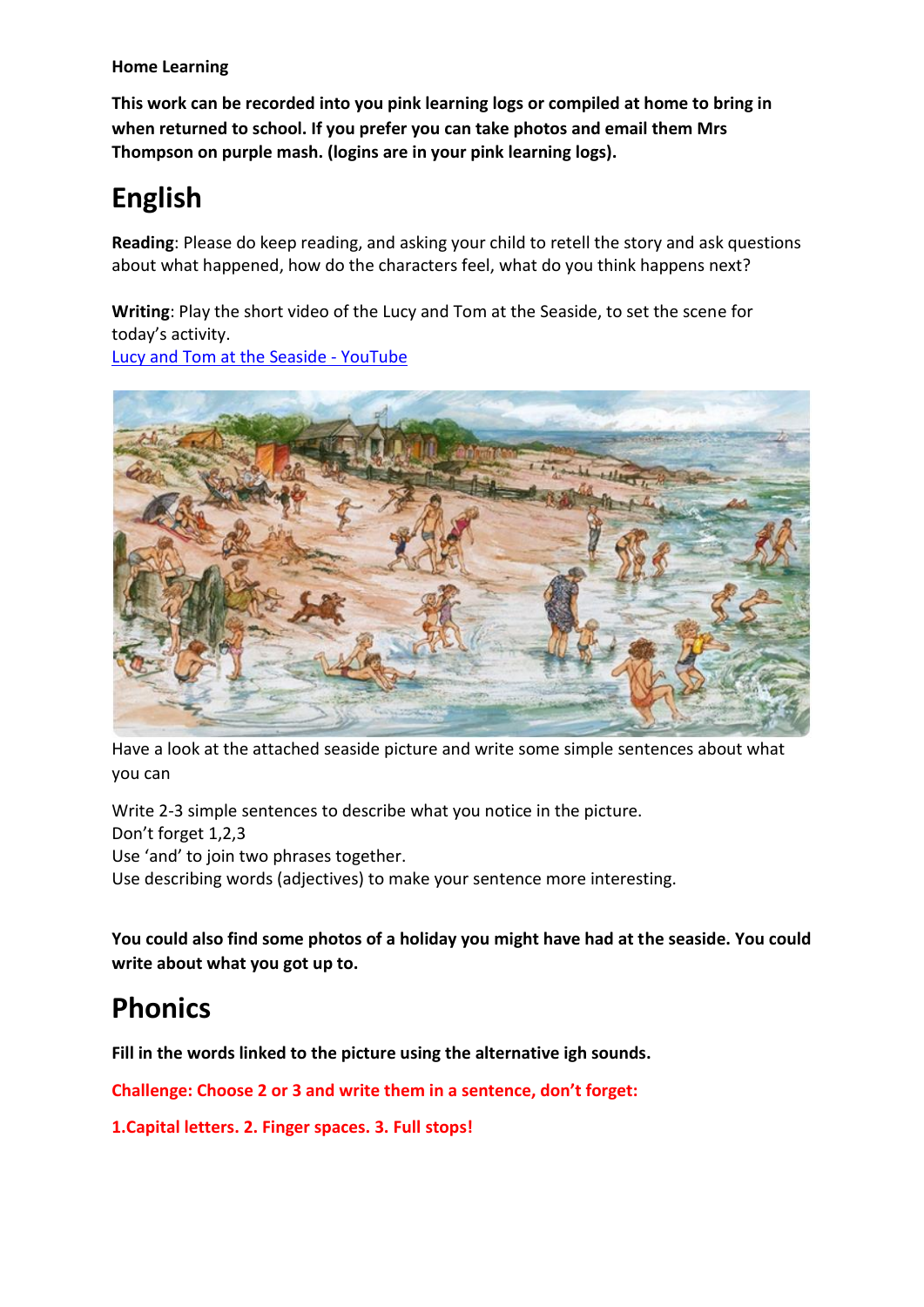| igh |  | ie |  | i-e |  | u |  |
|-----|--|----|--|-----|--|---|--|
|     |  |    |  |     |  |   |  |
| E   |  |    |  |     |  |   |  |
|     |  |    |  |     |  |   |  |

## **Maths**

#### **Extra practise from past 2 weeks**

As well as this week's activities, we would like to encourage you to continue to go over some of the skills we have covered in the last few weeks. The more you can practise these skills, the more they will 'stick' in the minds. This can be really short (5-10 mins a day or whenever you get a minute) and doesn't have to be a big thing and could be quite fun?

- Counting 20 footsteps, where do you end up?
- Or put the number line on the wall, which number have you covered up today? What is 1 more or 1 fewer?
- Choose a number 10-20, ask them to describe it as 'ten and some more'
- Get onto numbots (log in details in your pink learning logs)
- Write out the numbers in 20 bonds and pair them up to make 20, eg 11 &9, 5 &15 etc. You could do it against the clock
- Quick fire round of odd and even, or doubles and halves.

#### **We are working on subtraction from numbers up to 20**



- $-18-2$
- $\bullet$  15 minus 5

**See attached sheet with the blast off game enlarged.**

**Discuss and talk about the vocab for subtraction. What strategies can you use to solve these questions.**

#### **Also practise the days of the week and months of the year.**

#### **Some ideas for questions:**

1. If it is Monday today, what day was it yesterday?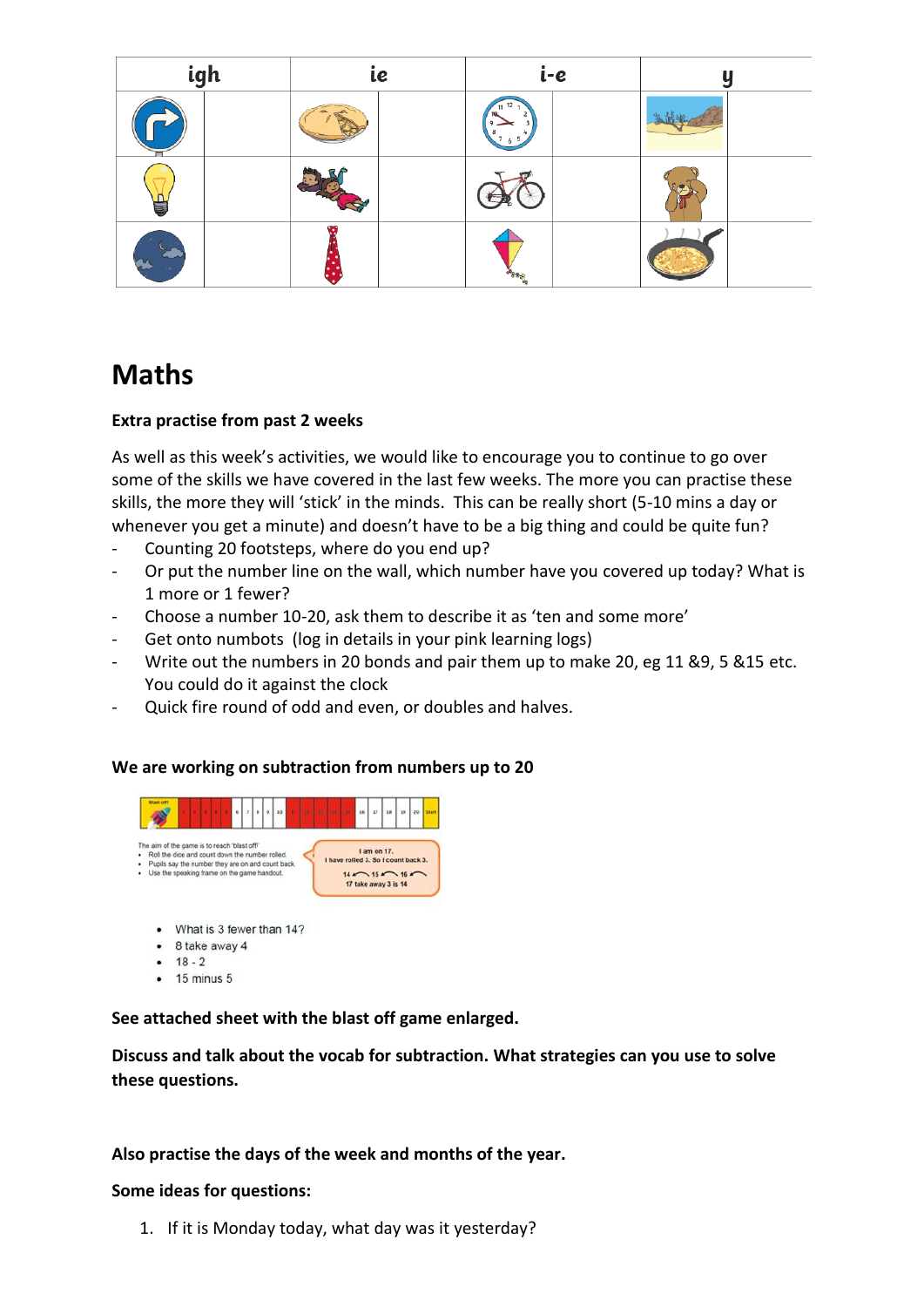- 2. Tomorrow if Thursday, what is today?
- 3. It is Saturday, what was the day two days ago?

### **Science**

#### **Materials treasure hunt**

In Science, this term we are investigating different materials, why they are different and what we use them for.

There are lots of common materials which are used to make a lot of the things we use everyday. These include:

Wood Glass

Paper

Fabric

Plastic

Metal

Can you find any of things around your home made of these materials? What are they used for? You could make a table to fill in or take photos of your items and write about a few of them.

| <b>Useful Vocabulary</b> |                |                              |           |  |  |  |
|--------------------------|----------------|------------------------------|-----------|--|--|--|
| Bendy                    | stretchy       | transparent opaque           | hard soft |  |  |  |
| Rigid                    | smooth<br>warm | rough<br>bumpy<br>waterproof | cold      |  |  |  |

## **Geography**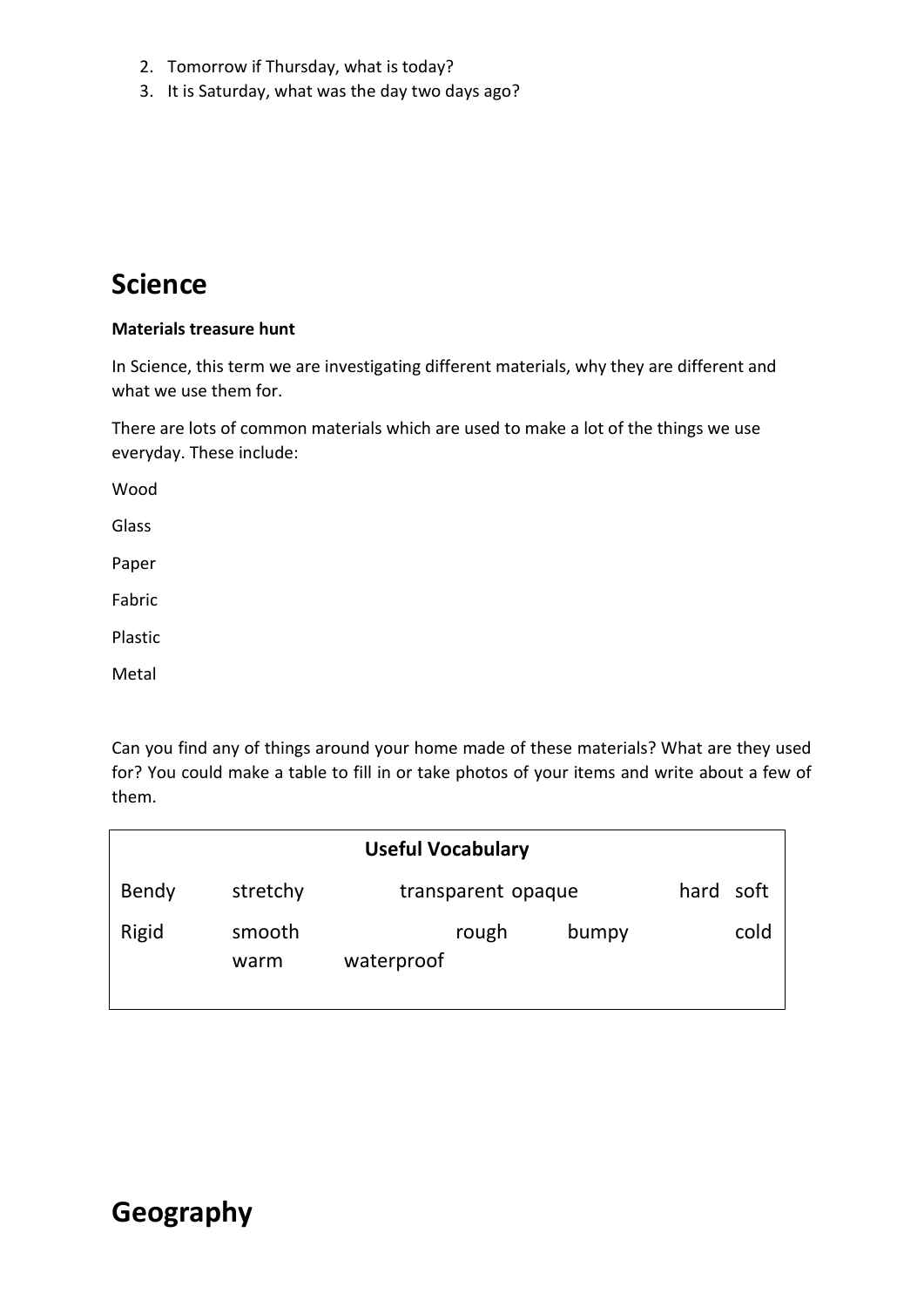| <b>Physical Features of the Seaside</b> | <b>Human Features of the Seaside</b> |
|-----------------------------------------|--------------------------------------|
| A seaside resort has many physical      | Human features found at the          |
| features. Features such as the          | seaside might include the pier,      |
| beach, the sea, cliffs and caves        | the promenade, a lighthouse and      |
| have been made naturally. This          | a fairground. These features are     |
| means they were made by nature.         | all man-made.                        |

### Take a look at the Barnaby Bear video

<https://www.bbc.co.uk/programmes/p0113z8j>about Poole Harbour and see if you can spot the features below. Tick them off when you spot them and see if you can decide if they are physical or human.

| Things to spot | <b>Human</b> | <b>Physical</b> |
|----------------|--------------|-----------------|
| Eg: Harbour    |              |                 |
| <b>Boat</b>    |              |                 |
| <b>Beach</b>   |              |                 |
| Deckchair      |              |                 |
| Pier           |              |                 |
| <b>Cliffs</b>  |              |                 |
| <b>Rocks</b>   |              |                 |
| <b>Bridge</b>  |              |                 |
| Waves          |              |                 |
| Sand castle    |              |                 |

**For a quick quiz**, take a look at this link and practise your knowledge of features of the seaside.

<https://wordwall.net/resource/523930/geography/human-physical-features>

### **ART**

We are exploring seascapes this term, learning about tints and shades and creating our own by adding black (for shades) and white (tints).